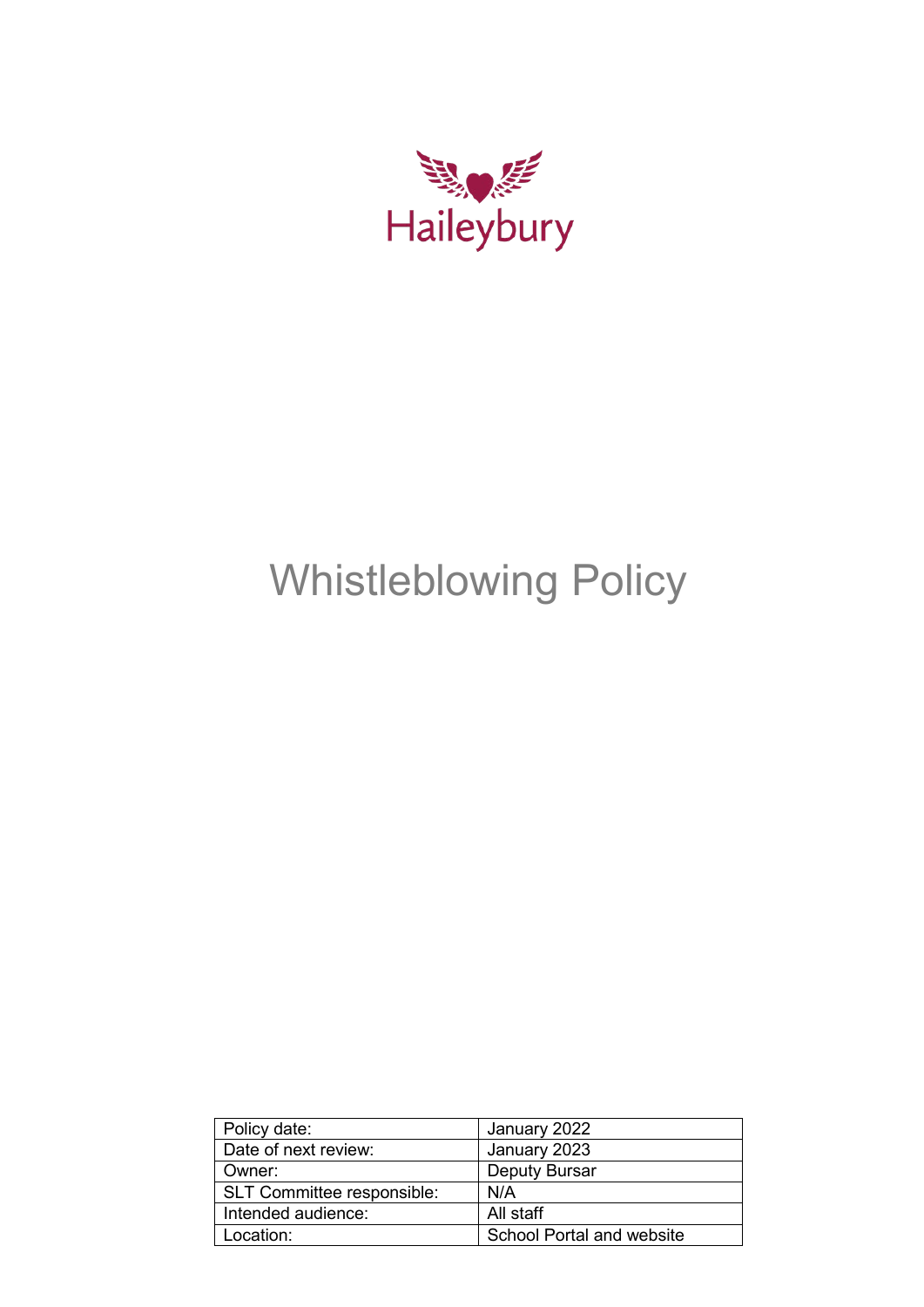## **1. Introduction**

1.1 The School has adopted this policy and the accompanying procedure on whistleblowing to enable members of staff to raise concerns internally and in a confidential fashion about fraud, malpractice, health and safety, criminal offences, miscarriages of justice, a failure to comply with legal obligations, inappropriate behaviour or unethical conduct. The policy also provides, if necessary, for such concerns to be raised outside the organisation.

### **2. About this Policy**

2.1 The School is committed to conducting its business with honesty and integrity and expects all staff to maintain high standards. However, all organisations face the risk of things going wrong from time to time, or of illegal or unethical conduct unknowingly taking place. A culture of openness and accountability is essential in order to prevent such situations occurring and to address them when they do occur.

### **3. Aims**

- 3.1 The School's policy on whistleblowing is intended to demonstrate that it:
	- will not tolerate malpractice;
	- encourages staff to report suspected wrongdoing as soon as possible, in the knowledge that their concerns will be taken seriously and investigated, as appropriate;
	- respects the confidentiality of staff raising concerns and will provide procedures to maintain confidentiality so far as is consistent with progressing the issues effectively;
	- will provide the opportunity to raise concerns outside of the normal line management structure where this is appropriate;
	- will only invoke the School's disciplinary procedure in the case of false, malicious, vexatious or frivolous allegations. The policy seeks to reassure staff that they can raise genuine concerns without fear of reprisal, even if they turn out to be mistaken; and
	- will provide a clear and simple procedure for raising concerns, which is accessible to all members of staff.

#### **4. Scope of this Policy**

- 4.1 This procedure is separate from the School's adopted procedures regarding grievances. Individuals should not use the whistleblowing procedure to raise concerns relating to their own personal circumstances, such as the way they have been treated at work. In those cases, the School's Grievance Procedures should be used, as appropriate. If you are uncertain whether something is within the scope of this procedure you should first seek advice from your line manager or from the HR Department.
- 4.2 This procedure is to enable members of staff to express a legitimate concern regarding suspected malpractice within the School.
- 4.3 Malpractice is not easily defined; however, it includes allegations of fraud, financial irregularities, corruption, bribery, dishonesty, acting contrary to the staff code of ethics, criminal activities, or failing to comply with a legal obligation, a miscarriage of justice, or creating or ignoring a serious risk to health, safety or the environment (negligence).
- 4.4 A whistleblower is a person who raises a genuine concern relating to suspected malpractice within the School. If you have any genuine concerns related to suspected malpractice affecting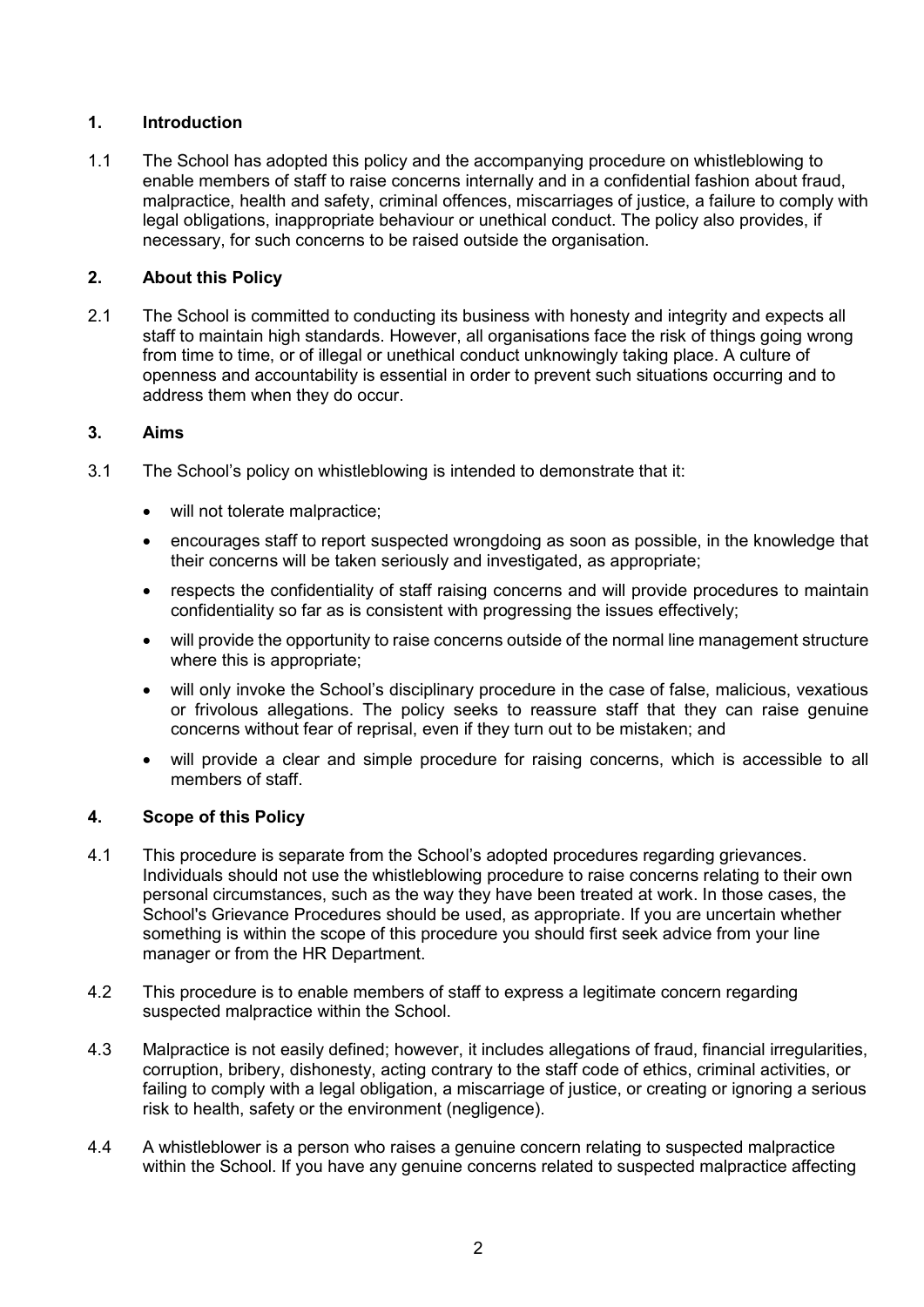any of the School's activities (a whistleblowing concern) you should report it under this procedure.

- 4.5 If staff and volunteers feel unable to raise an issue with the School or feel that their genuine concerns are not being addressed, they may report their concerns to other whistleblowing channels, such as:
	- Protect, an independent whistleblowing charity, previously known as Public Concern at Work (helpline: 020 3117 2502, email: whistle@protect-advice.org.uk, website[:](http://www.pcaw.co.uk/) [https://protect](http://www.pcaw.co.uk/)[advice.org.uk/\)](https://protect-advice.org.uk/).
	- The NSPCC whistleblowing helpline (tel: 0800 028 0285 or email: help@nspcc.org.uk).

#### **5. Confidentiality**

- 5.1 We hope that staff will feel able to voice whistleblowing concerns openly under this procedure. However, if you wish to raise a concern confidentially, we will make every effort to keep your identity secret. If it is necessary for anyone investigating the concern to know your identity, this will be discussed with you.
- 5.2 If there is evidence of criminal activity then the police will be informed.
- 5.3 We do not encourage staff to make disclosures anonymously. Proper investigation may be more difficult or impossible if we cannot obtain further information from you. It is also more difficult to establish whether any allegations are credible. Whistleblowers who are concerned about possible reprisals if their identity is revealed should discuss this with the Master, the Deputy Master, or the Bursar and appropriate measures can then be taken to preserve confidentiality. If you are in any doubt you can seek advice from Protect, the independent whistleblowing charity, who offer a confidential helpline. Their contact details are set out above.

#### **6. Raising a Whistleblowing Concern**

- 6.1 We hope that in most cases you will be able to raise any concerns with your line manager. You may tell them in person or put the matter in writing if you prefer. They may be able to agree a way of resolving your concern quickly and effectively. In some cases, they may refer the matter to the Master, Deputy Master or Bursar.
- 6.2 However, where the matter is more serious, or you feel that your line manager has not addressed your concern, or you prefer not to raise it with them for any reason, you may raise a whistleblowing concern to the Master, Deputy Master or the Bursar directly. If you feel unable to approach the Master, the Deputy Master or the Bursar directly, then you may contact the Chair of Governors. Contact with the Chair of Governors is made via the Deputy Bursar (c.mills@haileybury.com).
- 6.3 A meeting will be arranged with you as soon as possible to discuss your concern. You may bring a colleague or union representative to any meetings under this procedure. Your companion must respect the confidentiality of your disclosure and any subsequent investigation. You may be required to attend additional meetings in order to provide further information as the concerns raised are investigated.
- 6.4 Any concern raised will be investigated thoroughly and in a timely manner, and appropriate corrective action will be pursued. You will be kept informed of the progress of the investigation and its likely timescale. Whenever possible and subject to third party rights, you will be informed of the resolution. However, sometimes the need for confidentiality may prevent us giving you specific details of the investigation or any disciplinary action taken as a result. You should treat any information about the investigation as confidential.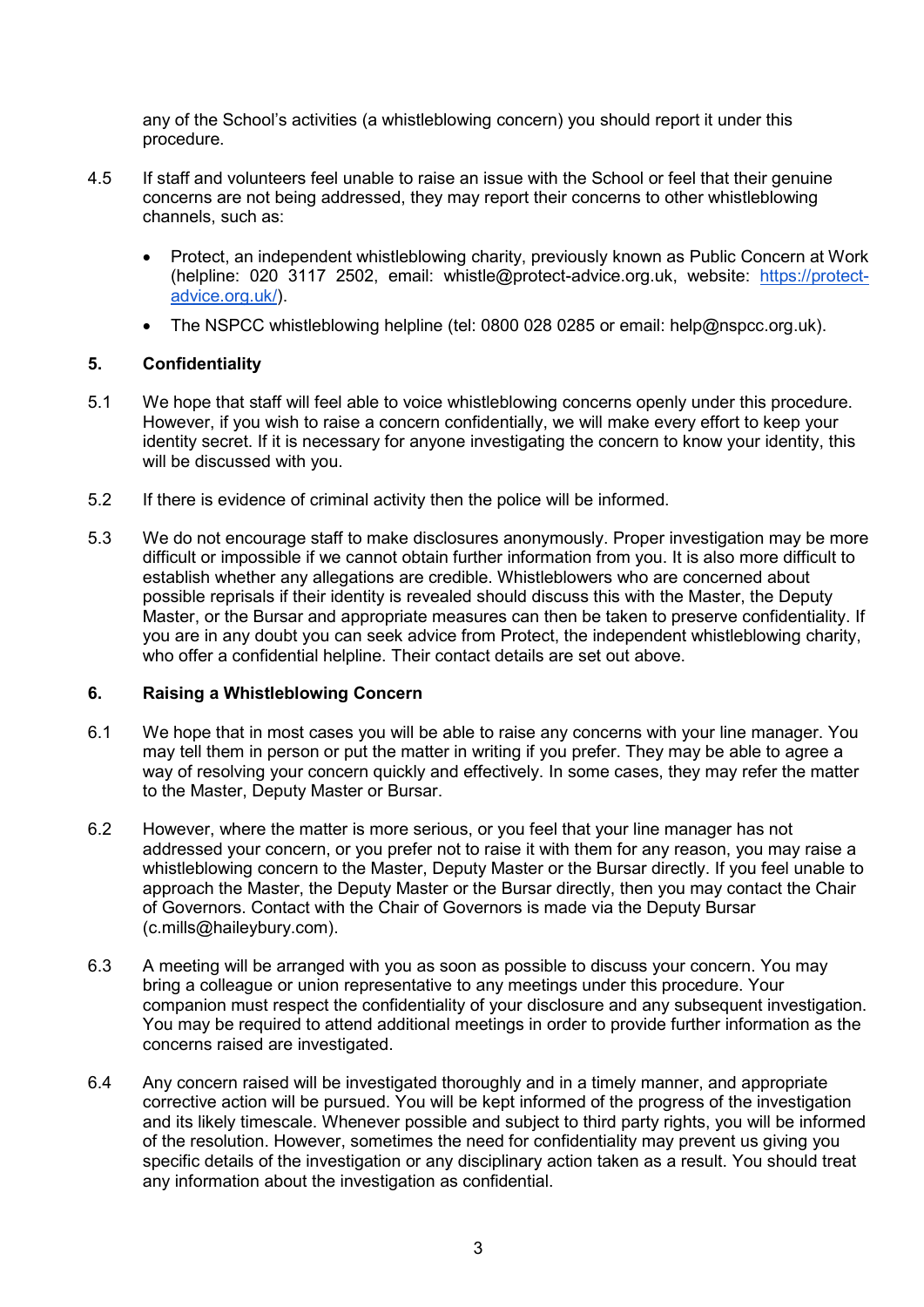6.5 If you are not satisfied that your concern is being properly dealt with, you will have a right to raise it in confidence with the School's governing body (Council). Contact with the governors can be made via the Deputy Bursar as above. Alternatively, you can follow the external procedures below.

### **7. External Procedures**

- 7.1 The aim of this policy is to provide an internal mechanism for reporting, investigating and remedying any wrongdoing in school. In most cases you should not find it necessary to alert anyone externally.
- 7.2 However, where all internal procedures have been exhausted, a member of staff has a right of access to an external person/body. This may include (depending on the subject matter of the disclosure) HMRC, the Audit Commission, the Health and Safety Executive and/or the Local Authority Designated Officer (where the disclosure relates to a child protection issue).
- 7.3 It will very rarely, if ever, be appropriate for you to alert the media.
- 7.4 It should be noted that under the Public Interest Disclosure Act 1998, there are circumstances where a member of staff may be entitled to raise a concern directly with an external body where:
	- i. the individual reasonably believes that exceptionally serious circumstances justify it;
	- ii. the individual reasonably believes that the School would conceal or destroy the relevant evidence;
	- iii. the individual reasonably believes they would be victimised by the School; or
	- iv. where the Secretary of State has ordered it.
- 7.5 We strongly encourage you to seek advice before reporting a concern to anyone external. The independent whistleblowing charity, Protect, operates a confidential helpline. They also have a list of prescribed regulators for reporting certain types of concern.

#### **8. Malicious Accusations**

8.1 False, malicious, vexatious or frivolous accusations will be dealt with under the School's Disciplinary Procedures.

## **9. Protection from Reprisal or Victimisation**

- 9.1 It is understandable that whistleblowers are sometimes worried about possible repercussions. We aim to encourage openness and will support staff who raise genuine concerns under this policy, even if they turn out to be mistaken.
- 9.2 No member of staff will suffer a detriment or be disciplined for raising a genuine and legitimate concern, providing that they do so in good faith and following the Whistleblowing procedures. If you believe that you have suffered any such treatment, you should inform the Master, the Deputy Master or Bursar immediately. If the matter is not remedied, you may raise it formally using the School's Grievance Procedures.
- 9.3 You must not threaten or retaliate against whistleblowers in any way. If you are involved in such conduct you may be subject to disciplinary action.